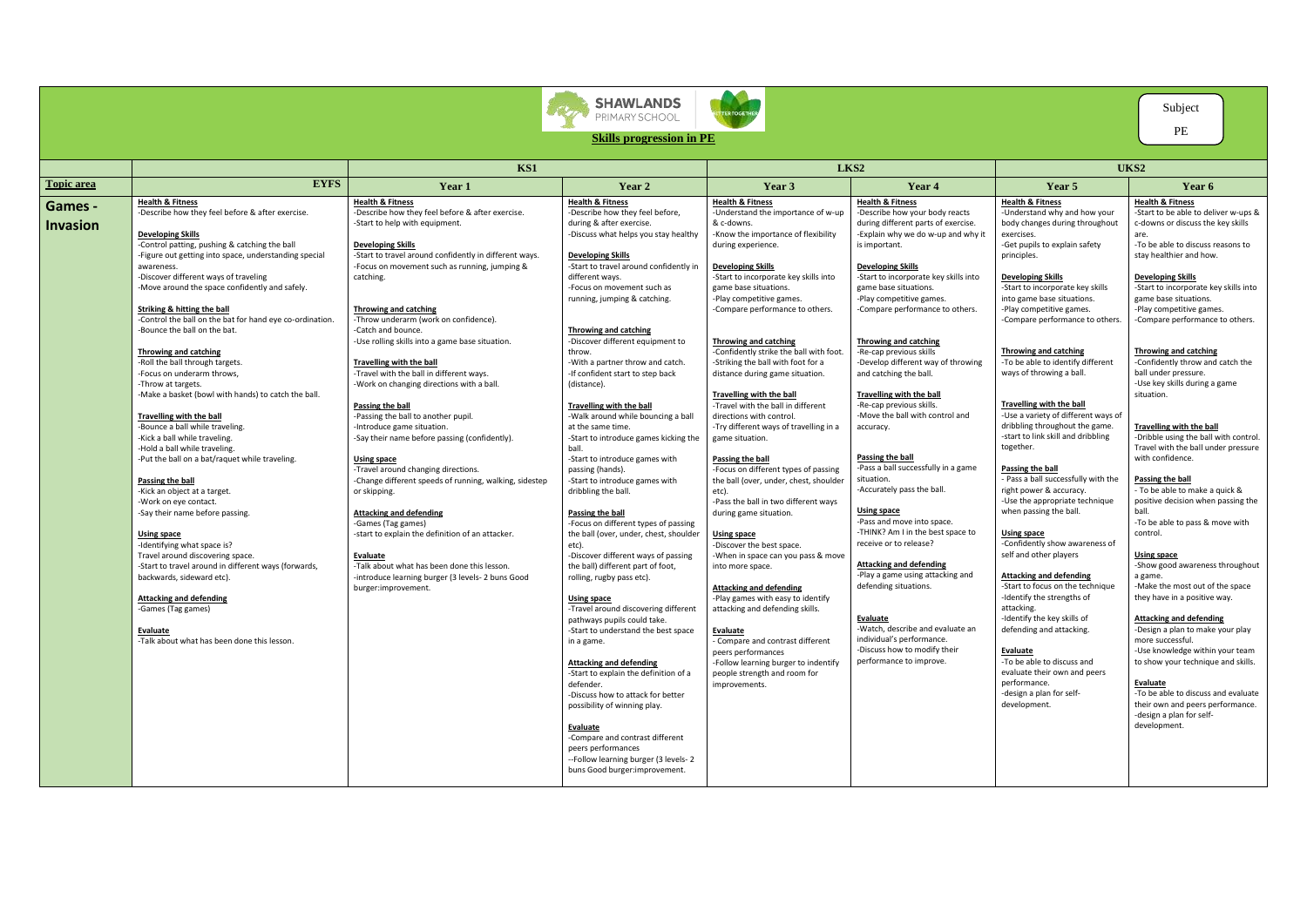| Games-              | <b>Health &amp; Fitness</b>                                                              | <b>Health &amp; Fitness</b>                                                             | <b>Health &amp; Fitness</b>                                          | <b>Health &amp; Fitness</b>                                                 | <b>Health &amp; Fitness</b>                                            |
|---------------------|------------------------------------------------------------------------------------------|-----------------------------------------------------------------------------------------|----------------------------------------------------------------------|-----------------------------------------------------------------------------|------------------------------------------------------------------------|
|                     | -Describe how they feel before & after exercise.                                         | -Describe how they feel before & after exercise.                                        | -Describe how they feel before,                                      | -Understand the importance of w-up                                          | -Describe how your body reacts                                         |
| Net, Wall,          |                                                                                          | -Start to help with equipment.                                                          | during & after exercise.                                             | & c-downs.                                                                  | during different parts of exercise.                                    |
| <b>Strike &amp;</b> | <b>Developing Skills</b><br>-Control patting, pushing & catching the ball                | <b>Developing Skills</b>                                                                | -Discuss what helps you stay healthy.                                | -Know the importance of flexibility<br>during experience.                   | -Explain why we do w-up and why it<br>is important.                    |
|                     | -Figure out getting into space, understanding awareness.                                 | -Start to travel around confidently in different ways.                                  | <b>Developing Skills</b>                                             |                                                                             |                                                                        |
| <b>Fielding</b>     | Discover different ways of traveling                                                     | -Focus on movement such as running, jumping &                                           | -Start to travel around confidently in                               | <b>Developing Skills</b>                                                    | <b>Developing Skills</b>                                               |
|                     | Move around the space confidently and safely.                                            | catching.                                                                               | different ways.                                                      | -Start to incorporate key skills into                                       | -Start to incorporate key skills into                                  |
|                     |                                                                                          |                                                                                         | -Focus on movement such as<br>running, jumping & catching.           | game base situations.                                                       | game base situations.<br>-Play competitive games.                      |
|                     | Striking & hitting the ball<br>-Control the ball on the bat for hand eye co-ordination.  | Striking & hitting the ball<br>-Control the ball on the bat for hand eye co-ordination. |                                                                      | -Play competitive games.<br>-Compare performance to others.                 | -Compare performance to others.                                        |
|                     | -Bounce the ball on the bat.                                                             | -Focus on technique on how to hit the ball with a bat.                                  | Striking & hitting the ball                                          |                                                                             |                                                                        |
|                     |                                                                                          | -Work on striking, sending & receiving.                                                 | -Start to connect with the ball.                                     | Striking & hitting the ball                                                 | Striking & hitting the ball                                            |
|                     | <b>Throwing and catching</b>                                                             |                                                                                         | Introduce games using skill of                                       | -Start to connect with the ball.                                            | -Successfully serve underarm.                                          |
|                     | -Roll the ball through targets.                                                          | <b>Throwing and catching</b>                                                            | striking the ball and fielding.                                      | Introduce games using skill of                                              | -Start using bat, racquet or hockey<br>stick with accuracy.            |
|                     | Focus on underarm throws,<br>-Throw at targets.                                          | -Throw underarm (work on confidence).<br>-Catch and bounce.                             | -Work on body position when<br>striking the ball.                    | striking the ball and fielding.<br>-Work on body position when              |                                                                        |
|                     | -Make a basket (bowl with hands) to catch the ball.                                      | -Use rolling skills into a game base situation.                                         |                                                                      | striking the ball.                                                          | <b>Throwing and catching</b>                                           |
|                     |                                                                                          |                                                                                         | Throwing and catching                                                |                                                                             | -Re-cap previous skills                                                |
|                     | Travelling with the ball                                                                 |                                                                                         | -Discover different equipment to                                     | Throwing and catching                                                       | Develop different way of throwing                                      |
|                     | -Bounce a ball while traveling.                                                          | Using space                                                                             | throw.                                                               | -Confidently strike the ball.                                               | and catching the ball.                                                 |
|                     | Kick a ball while traveling.                                                             | -Travel around changing directions.                                                     | -With a partner throw and catch.<br>-If confident start to step back | -Striking the ball for a distance                                           |                                                                        |
|                     | -Hold a ball while traveling.<br>-Put the ball on a bat/raquet while traveling.          | -Change different speeds of running, walking, sidestep<br>or skipping.                  | (distance).                                                          | during game situation.                                                      | Using space                                                            |
|                     |                                                                                          |                                                                                         |                                                                      |                                                                             | -Pass and move into space.                                             |
|                     |                                                                                          |                                                                                         |                                                                      | Using space                                                                 | -THINK? Am I in the best space to                                      |
|                     | Using space                                                                              |                                                                                         | Using space                                                          | -Discover the best space.                                                   | receive or to release?                                                 |
|                     | -Identifying what space is?                                                              |                                                                                         | -Travel around discovering different                                 | -When in space can you pass & move                                          |                                                                        |
|                     | Travel around discovering space.<br>-Start to travel around in different ways (forwards, |                                                                                         | pathways pupils could take.<br>-Start to understand the best space   | into more space.                                                            |                                                                        |
|                     | backwards, sideward etc).                                                                |                                                                                         | in a game.                                                           |                                                                             |                                                                        |
|                     |                                                                                          |                                                                                         |                                                                      |                                                                             |                                                                        |
|                     |                                                                                          |                                                                                         |                                                                      |                                                                             |                                                                        |
| <b>Gymnastics</b>   | <b>Health &amp; Fitness</b>                                                              | <b>Health &amp; Fitness</b>                                                             | <b>Health &amp; Fitness</b>                                          | <b>Health &amp; Fitness</b>                                                 | <b>Health &amp; Fitness</b>                                            |
|                     | -Describe how the body feels (red face & heart beating<br>faster)                        | -Describe how they feel before & after exercise.<br>-Start to help with equipment.      | -Explain what your body needs to<br>stay healthy                     | -Explain the importance of w-up &<br>cool-down.                             | -Describe how the body reacts at<br>different times & how this affects |
|                     |                                                                                          |                                                                                         |                                                                      |                                                                             | performance.                                                           |
|                     | <b>Developing Skills</b>                                                                 | <b>Developing Skills</b>                                                                | <b>Developing Skills</b>                                             | <b>Developing Skills</b>                                                    |                                                                        |
|                     | -Different types of rolls.                                                               | -Create movements & sequences.                                                          | -Create different movements &                                        | -Independently choose their own                                             | <b>Developing Skills</b>                                               |
|                     | -Different ways of stretching.                                                           | -Recognise different contrasting (small, tall, wide &                                   | sequences to make a routine                                          | movements to create a sequence.                                             | -Start to change directions, speed &                                   |
|                     | -Controlled jumps<br>-Balances with contro                                               | narrow).<br>-Simple stretches                                                           | -Travel in a variety of ways,<br>progression include rolls.          | (Increasing confidence, including<br>changes of direction, speed or level). | levels during sequences.<br>-Progression, develop technique &          |
|                     | -Different Levels of control                                                             | -Move around, under & through different objects &                                       | -Hold still a shape whilst balancing                                 | -Develop the quality of their actions,                                      | flexibility throughout the                                             |
|                     |                                                                                          | equipment                                                                               | on different points of the body.                                     | shapes & balances.                                                          | performance.                                                           |
|                     | Rolls                                                                                    | -Begin to move with control & care                                                      | -Jump in a variety of ways & land                                    | -While travelling, start to interlink                                       | -Carry out balances, recognising the                                   |
|                     | Start to develop the skills to perform: -                                                | Hold balances with controlled movement                                                  | with increasing control & balance.                                   | turns with co-ordination, control &                                         | position of their centre of gravity &                                  |
|                     | - Curled side roll (egg roll).                                                           | -Travel with different speeds                                                           | -Jumps from different levels<br>controlled.                          | care.<br>-Use flexible movements holding                                    | how this effects the balance.<br>-Interlink a sequence to a theme.     |
|                     | -Log roll (Pencil roll)                                                                  | <u>Jumps</u>                                                                            |                                                                      | body shapes with control.                                                   |                                                                        |
|                     | -Teddy roll                                                                              | Pupils will recap the 4 jumps.                                                          | <b>Jumps</b>                                                         |                                                                             | <u>Jumps</u>                                                           |
|                     |                                                                                          | -Straight Jumps                                                                         | All jumps will be controlled & set                                   | <u>Jumps</u>                                                                | All jumps will be synced to turns.                                     |
|                     | Jumps                                                                                    | -Tuck Jumps                                                                             | pieces will be put together.                                         | All jumps will be overlooked from                                           |                                                                        |
|                     | Pupils will be introduced into different jumps: -                                        | -Jumping Jack<br>-Half turn jumps                                                       | -Straight Jumps                                                      | Y2.                                                                         | -Straight Jumps<br>-Tuck Jumps                                         |
|                     | -Straight Jumps                                                                          |                                                                                         | -Tuck Jumps                                                          | -Straight Jumps                                                             | -Jumping Jack                                                          |
|                     | -Tuck Jumps                                                                              |                                                                                         | -Jumping Jack                                                        | -Tuck Jumps                                                                 | -Star jump                                                             |
|                     | -Jumping Jack                                                                            | Rolls                                                                                   | -Half turn jumps                                                     | -Jumping Jack                                                               | Straddle jump                                                          |
|                     | -Half turn jumps                                                                         | Pupils should start performing these rolls controlled: -                                | - Straddle                                                           | -Star jump                                                                  | -Pike jump                                                             |
|                     | Handstands, Cartwheels & round offs                                                      | - Curled side roll.                                                                     | Rolls                                                                | Straddle jump<br>-Pike jump                                                 | -Straight Half Turn<br>-Straight full turn                             |
|                     | Developing the start technique is key during this time                                   | -Log roll (Pencil roll)                                                                 | Pupils will now be performing the 3                                  |                                                                             |                                                                        |
|                     | period: -                                                                                | -Teddy roll                                                                             | rolls controlled:-                                                   | Rolls                                                                       | <b>Rolls</b>                                                           |
|                     |                                                                                          |                                                                                         |                                                                      | Pupils will now be performing rolls                                         | Pupils will now be performing rolls                                    |
|                     | -Bunny Hops                                                                              | Handstands, Cartwheels & round offs                                                     | - Curled side roll (egg roll).                                       | from standing position:-                                                    | into different balance/positions:-                                     |
|                     | <b>Travelling &amp; linking actions</b>                                                  | Develop body strength.<br>-Bunny hops                                                   | -Log roll (Pencil roll)<br>-Teddy roll                               | -Tucked backward roll                                                       | -Straddle forward roll                                                 |
|                     | Progressing to putting sequences together is very                                        |                                                                                         | -Rocking forward roll                                                | -Forward roll standing                                                      | -Tucked backward roll                                                  |
|                     | important, even at a fundamental level.                                                  | <b>Travelling &amp; linking actions</b>                                                 | -Crouched forward roll                                               | -Crouched forward roll                                                      | -Forward roll standing                                                 |
|                     |                                                                                          | Progressing to putting sequences together is very                                       |                                                                      |                                                                             | -Crouched forward roll                                                 |
|                     | -Tiptoe, jump & hop                                                                      | important, even at a fundamental level.                                                 |                                                                      |                                                                             | -Backwards straddle                                                    |
|                     |                                                                                          |                                                                                         | Handstands, Cartwheels & round                                       | Handstands, Cartwheels & round                                              |                                                                        |
|                     | Shapes & balances<br>During the balances, pupils will be focusing on one level.          | -Tiptoe, jump & hop<br>-Hopscotch                                                       | <u>offs</u><br>Develop body strength & technique.                    | offs<br>Develop body strength liaising with                                 | Handstands, Cartwheels & round                                         |
|                     |                                                                                          | -Skipping                                                                               |                                                                      | technique & control.                                                        | offs                                                                   |
|                     | -Standing balance                                                                        | -Galloping                                                                              | -Bunny hops                                                          |                                                                             | Throughout year 4 this section will                                    |
|                     |                                                                                          |                                                                                         | -T-Lever                                                             | -Bunny hops                                                                 | progress into:                                                         |
|                     | Complete/perform                                                                         |                                                                                         | -Scissor kick                                                        | -T-Lever                                                                    |                                                                        |
|                     |                                                                                          | Shapes & balances                                                                       |                                                                      | -Scissor kick                                                               | -Lunge into handstand                                                  |

| <b>Health &amp; Fitness</b>              | Health & Fitness                       |
|------------------------------------------|----------------------------------------|
| -Understand why and how your             | -Start to be able to deliver w-ups &   |
| body changes during throughout           | c-downs or discuss the key skills      |
| exercises.                               | are.                                   |
|                                          |                                        |
| -Get pupils to explain safety            | -To be able to discuss reasons to      |
| principles.                              | stay healthier and how.                |
|                                          |                                        |
| <b>Developing Skills</b>                 | <b>Developing Skills</b>               |
| -Start to incorporate key skills         | -Start to incorporate key skills into  |
| into game base situations.               | game base situations.                  |
| -Play competitive games.                 | -Play competitive games.               |
| -Compare performance to others.          | -Compare performance to others.        |
|                                          |                                        |
| <b>Striking &amp; hitting the ball</b>   | <b>Striking &amp; hitting the ball</b> |
| -Identify the different technique        | -Understand the rules and key          |
|                                          |                                        |
| when playing different racquet           | parts of a game situation.             |
| sports.                                  | -To be able to ball overarm at         |
| -Work on different technique             | competent level.                       |
| when striking with a bat.                | -Confidently strike the ball with a    |
|                                          | bat.                                   |
| <b>Throwing and catching</b>             |                                        |
| -To be able to identify different        | <b>Throwing and catching</b>           |
| ways of throwing a ball.                 |                                        |
| -To be able to play cricket,             | -Confidently throw and catch the       |
|                                          | ball under pressure.                   |
| rounders etc: to field as a team.        | -Use key skills during a game          |
|                                          | situation.                             |
|                                          |                                        |
| Using space<br>-Confidently show special |                                        |
| awareness.                               | Using space                            |
|                                          | -Show good awareness throughout        |
|                                          | a game.                                |
|                                          | -Make the most out of the space        |
|                                          | they have in a positive way.           |
| <b>Health &amp; Fitness</b>              | <b>Health &amp; Fitness</b>            |
| -Explain the principals of safety        | -Discuss ways of becoming              |
| before, during & after exercise.         | healthier                              |
|                                          |                                        |
| <b>Developing Skills</b>                 | <b>Developing Skills</b>               |
| -Perform balance, shapes &               | -Develop strength throughout the       |
| jumps with control.                      | performance with technique &           |
|                                          |                                        |
| -Confidently use gymnastics              | flexibility.                           |
| equipment (vault)                        | -Show precision & control              |
| -Develop strength, technique &           | throughout performances.               |
| flexibility throughout                   | -Confidently incorporate               |
| performance.                             | equipment into sequence.               |
|                                          |                                        |
| -Confidently develop the                 | -Perform a routine using key skills,   |
| placement of their body parts in         | travelling, balancing, holding         |
| balance.                                 | shapes. Jumping, leaping, swinging,    |
| -Recognising the position of their       | vaulting & stretching.                 |
| centre of gravity & where is             |                                        |
| should be in relation to the base        | <u>Jumps</u>                           |
| of the balance.                          | During year 6 jumps will be            |
|                                          | controlled movement.                   |
| <u>Jumps</u>                             |                                        |
| During year 5 jumps will be              | -Straight Jumps                        |
| controlled accurately into turns.        | -Tuck Jumps                            |
|                                          | -Jumping Jack                          |
| -Straight Jumps                          | -Star jump                             |
| -Tuck Jumps                              | Straddle jump                          |
| -Jumping Jack                            | -Pike jump                             |
|                                          |                                        |
| -Star jump                               | -Straight Half Turn                    |
| Straddle jump                            | -Straight full turn                    |
| -Pike jump                               | -Split leap                            |
| -Cat leap                                | -Stag leap                             |
| -Straight Half Turn                      |                                        |
| -Straight full turn                      | Rolls                                  |
|                                          | During year 6 pupils will now be       |
|                                          | performing rolls into standing         |
| Rolls                                    | positions & at a fast pace while       |
| In year 5 there will be an               | controlled.                            |
| overview of year 4 & progression         |                                        |
| into different gymnastics                | -Straddle forward roll                 |
| positions.                               | -Forward roll standing                 |
|                                          | -Tucked backward roll                  |
|                                          |                                        |
| -Straddle forward roll                   | -Backwards straddle                    |
| -Tucked backward roll                    | -Pike forward roll                     |
| -Forward roll standing                   | -Backwards roll to standing pike       |
| -Crouched forward roll                   | -Dive forward roll                     |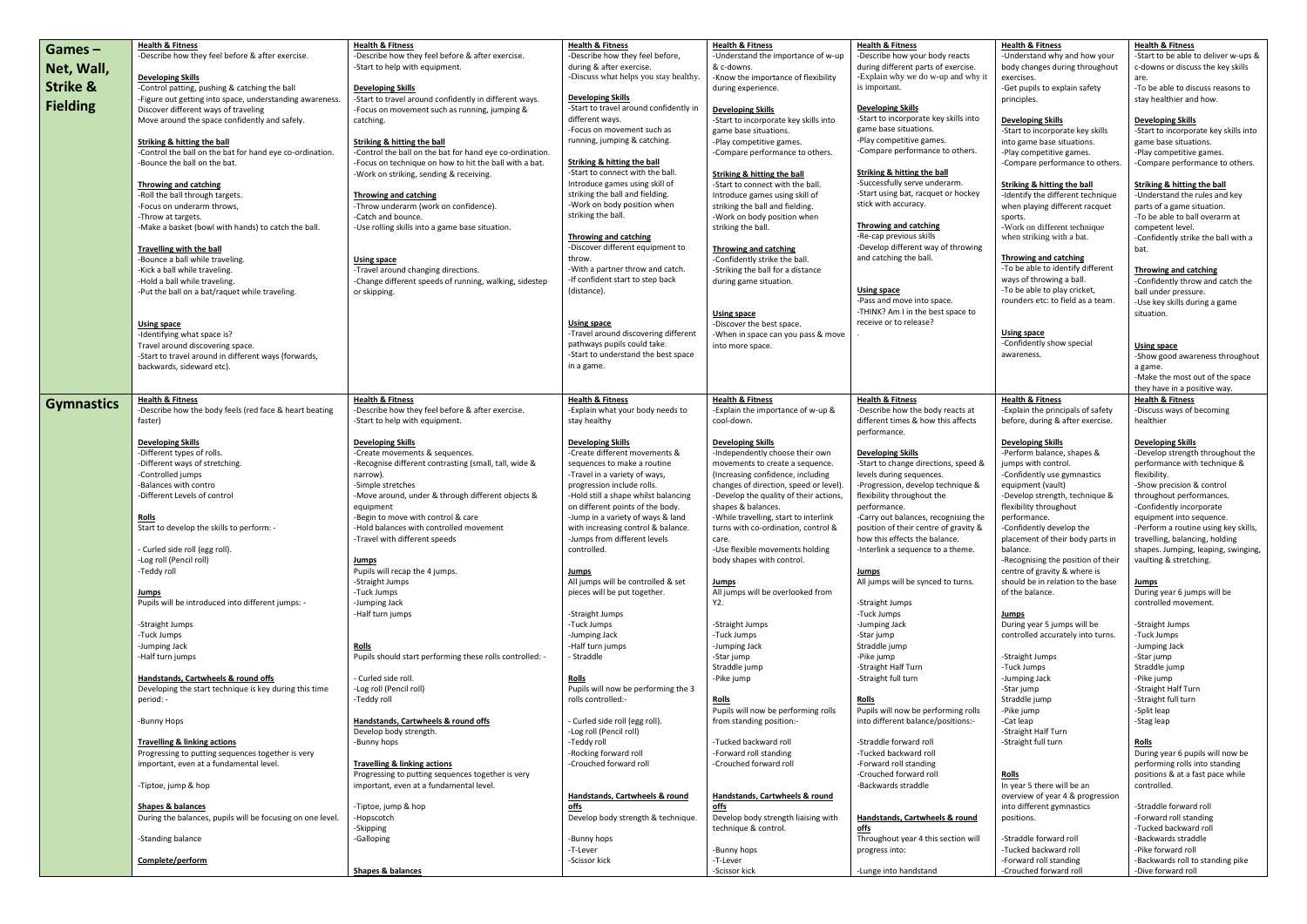|                                                                    | -Controlled body & movements when performing<br>routines                                                                                                                                                                                                                                                                                                                                                                                                                                                                                                                                | During the balances, pupils will be focusing on static<br>balance to help progress in different topics.<br>-Standing balance<br>-Kneeling balance<br>-Pike, tuck, star straight & straddle<br>Complete/perform<br>-Perform using a range of actions & body parts with<br>some co-ordination.<br>-Begin to perform learnt skills with some control.                                                                                                                                                                                                                                                                                                    | <b>Travelling &amp; linking actions</b><br>Progressing to putting sequences<br>together is very important, even at a<br>fundamental level.<br>-Tiptoe, jump & hop<br>-Hopscotch<br>-Skipping<br>-Galloping<br>-Straight jump half-turn<br>Shapes & balances<br>During the balances, pupils will be<br>focusing on static balance to help<br>progress in different topics.<br>-Standing balance<br>-Kneeling balance<br>-Pike, tuck, star straight & straddle<br>-Front & back support<br>Complete/perform<br>-Perform using a range of actions &<br>body parts with some co-ordination.<br>-Perform learnt skills with some<br>control. | <b>Travelling &amp; linking actions</b><br>Progressing to putting sequences<br>together is very important.<br>-Tiptoe, jump & hop<br>-Hopscotch<br>-Skipping<br>-Galloping<br>-Straight jump half-turn<br>-Chassis steps<br>-Cat leap<br>Shapes & balances<br>During the balances, pupils will be<br>focusing on static balance to help<br>progress in different topics.<br>-Large & small body parts including<br>kneeling & standing<br>-Balances on apparatus.<br>-Front & back support<br>Complete/perform<br>-Develop quality of actions in<br>performance.<br>-Compete against self & other in a<br>controlled manor.<br>Vault/equipment<br>To begin to use equipment to vault | -Lunge into cartwheel<br><b>Travelling &amp; linking actions</b><br>Recap year 3- Progression pivot<br>-Tiptoe, jump & hop<br>-Hopscotch<br>-Skipping<br>-Galloping<br>-Straigh jump half turn<br>-Chassis steps<br>Shapes & balances<br>During the balances, pupils will be<br>progressing to point balances: -<br>-Large & small body parts including<br>kneeling & standing<br>-Balances on apparatus.<br>-Front & back support<br>-Point balance 1,2,3 & 4<br>Complete/perform<br>-Perform a routine with fluency &<br>expression<br>-Perform with technique &<br>control/accuracy.<br>Vault/equipment<br>Use equipment to vault in a variety<br>of ways | -Backwards straddle<br>-Pike roll to straddle<br>Handstands, Cartwheels & round<br>offs<br>Next stage would be controlled &<br>accurate technique.<br>-Lunge into handstand<br>-Lunge into cartwheel<br>-Lunge into round-off<br><b>Travelling &amp; linking actions</b><br>Recap year 4 progression pivot<br>-pivot<br>Shapes & balances<br>In year 5 partner balances are<br>introduced using weights.<br>-Part body weight partner<br>balances<br>-Large & small body parts<br>including kneeling & standing<br>-Balances on apparatus<br>-Front & Back support<br>-Point balance 1,2,3 & 4.<br>Complete/perform<br>-Perform sequences longer & to<br>music<br>-Perform with control &<br>consistency.<br>Vault/equipment<br>Use equipment to vault in a<br>variety of ways with control | Handstands, Cartwheels & round<br><u>offs</u><br>Year 6 will start hurdle step into<br>sequences.<br>-Lunge into handstand<br>-Lunge into cartwheel<br>-Hurdle step<br>-Hurdle step into cartwheel<br>-Hurdle step into round-off<br><b>Travelling &amp; linking actions</b><br>Recap year 5 progression pivot<br>-pivot<br><b>Shapes &amp; balances</b><br>During the balances, pupils will<br>progress with partner with control<br>& complexity of part-weight<br>partner balances.<br>-Large & small body parts including<br>kneeling & standing<br>-Balances on apparatus.<br>-Front & back support<br>-Point 1,2,3 &4.<br>Complete/perform<br>-Link actions & sequences to<br>movement & music to develop a<br>performance.<br>-Record one another to evaluate &<br>improve.<br><u>Vault/equipment</u><br>Use equipment to vault in a variety<br>of ways with control |
|--------------------------------------------------------------------|-----------------------------------------------------------------------------------------------------------------------------------------------------------------------------------------------------------------------------------------------------------------------------------------------------------------------------------------------------------------------------------------------------------------------------------------------------------------------------------------------------------------------------------------------------------------------------------------|-------------------------------------------------------------------------------------------------------------------------------------------------------------------------------------------------------------------------------------------------------------------------------------------------------------------------------------------------------------------------------------------------------------------------------------------------------------------------------------------------------------------------------------------------------------------------------------------------------------------------------------------------------|-----------------------------------------------------------------------------------------------------------------------------------------------------------------------------------------------------------------------------------------------------------------------------------------------------------------------------------------------------------------------------------------------------------------------------------------------------------------------------------------------------------------------------------------------------------------------------------------------------------------------------------------|--------------------------------------------------------------------------------------------------------------------------------------------------------------------------------------------------------------------------------------------------------------------------------------------------------------------------------------------------------------------------------------------------------------------------------------------------------------------------------------------------------------------------------------------------------------------------------------------------------------------------------------------------------------------------------------|--------------------------------------------------------------------------------------------------------------------------------------------------------------------------------------------------------------------------------------------------------------------------------------------------------------------------------------------------------------------------------------------------------------------------------------------------------------------------------------------------------------------------------------------------------------------------------------------------------------------------------------------------------------|---------------------------------------------------------------------------------------------------------------------------------------------------------------------------------------------------------------------------------------------------------------------------------------------------------------------------------------------------------------------------------------------------------------------------------------------------------------------------------------------------------------------------------------------------------------------------------------------------------------------------------------------------------------------------------------------------------------------------------------------------------------------------------------------|-----------------------------------------------------------------------------------------------------------------------------------------------------------------------------------------------------------------------------------------------------------------------------------------------------------------------------------------------------------------------------------------------------------------------------------------------------------------------------------------------------------------------------------------------------------------------------------------------------------------------------------------------------------------------------------------------------------------------------------------------------------------------------------------------------------------------------------------------------------------------------|
| Ninja                                                              |                                                                                                                                                                                                                                                                                                                                                                                                                                                                                                                                                                                         | Parkour challenge event<br>Using the skills acquired during gymnastics to free-run a course with developing control, speed, agility and confidence.<br>Differentiation by outcome.                                                                                                                                                                                                                                                                                                                                                                                                                                                                    |                                                                                                                                                                                                                                                                                                                                                                                                                                                                                                                                                                                                                                         |                                                                                                                                                                                                                                                                                                                                                                                                                                                                                                                                                                                                                                                                                      |                                                                                                                                                                                                                                                                                                                                                                                                                                                                                                                                                                                                                                                              |                                                                                                                                                                                                                                                                                                                                                                                                                                                                                                                                                                                                                                                                                                                                                                                             |                                                                                                                                                                                                                                                                                                                                                                                                                                                                                                                                                                                                                                                                                                                                                                                                                                                                             |
| <b>Warrior</b><br>Health,<br><b>Fitness and</b><br><b>Exercise</b> | <b>Health &amp; Fitness</b><br>-Describe how they feel before & after exercise.                                                                                                                                                                                                                                                                                                                                                                                                                                                                                                         | <b>Health &amp; Fitness</b><br>-Describe how they feel before & after exercise.<br>-Carry and place equipment safely                                                                                                                                                                                                                                                                                                                                                                                                                                                                                                                                  | <b>Health &amp; Fitness</b><br>-Recognise and describe how they<br>feel before, during & after exercise.<br>-Discuss what helps you stay healthy                                                                                                                                                                                                                                                                                                                                                                                                                                                                                        | <b>Health &amp; Fitness</b><br>-Recognise and describe how they<br>feel before, during & after exercise.<br>-Understand the importance of w-up<br>& c-downs.<br>-Know the importance of strength<br>and flexibility during experience.                                                                                                                                                                                                                                                                                                                                                                                                                                               | <b>Health &amp; Fitness</b><br>-Describe how your body reacts<br>during different parts of exercise.<br>-Explain why exercise is good for<br>your health<br>-Explain why we do w-up and why it<br>is important.                                                                                                                                                                                                                                                                                                                                                                                                                                              | <b>Health &amp; Fitness</b><br>-Understand why and how your<br>body changes during throughout<br>exercises.<br>-Get pupils to explain safety<br>principles.                                                                                                                                                                                                                                                                                                                                                                                                                                                                                                                                                                                                                                 | <b>Health &amp; Fitness</b><br>-Start to be able to deliver w-ups &<br>c-downs or discuss the key skills<br>are<br>-Understand why exercise is good<br>for health, fitness and weel-being<br>-Carry out and lead w ups and c<br>downs safely and effectively<br>-To be able to discuss reasons to<br>stay healthier and how.                                                                                                                                                                                                                                                                                                                                                                                                                                                                                                                                                |
| <b>Dance and</b><br><b>Movement</b>                                | <b>Health &amp; Fitness</b><br>-Describe how the body feels<br><b>Developing skills</b><br>-Travel around different ways confidently.<br>Crawling<br>Jumping<br>Skipping<br>Hopping<br>Walking<br>-Introduced to fun dancing games, to understand the<br>movement of the body.<br>-Be able to dance and build repertoire to music and<br>songs.<br>-Interlink the music and dance movements.<br>Dance skills<br>-Start to link different movements together.<br>To be able to create short movement pieces.<br>-To be able to start changing speed with actions and<br>movement phases. | <b>Health &amp; Fitness</b><br>-Describe how the body feels before and after<br>exercising.<br>-Understand how to carry equipment safely.<br>Developing skills<br>-Develop fundamental movements in a competent and<br>confident manner.<br>-Perform dance routine using simple patterns.<br>-Confidently master different ways to travel round.<br>Dance skills<br>-Copy and repeat action be shown.<br>-Start understanding choreographic devices such as<br>mirroring and canon.<br>-Begin to independently create simple dance<br>movements.<br>Perform/Evaluate<br>-Explain what they have done throughout the lesson &<br>how they can improve. | <b>Health &amp; Fitness</b><br>-Describe how the body feels during<br>exercise.<br>-Discuss what the body needs to<br>start a healthier lifestyle.<br>Developing skills<br>- Develop fundamental movements<br>in a competent and confident<br>manner.<br>-Perform dance routine using simple<br>patterns.<br>-Confidently master different ways<br>to travel round.<br><u>Dance skills</u><br>-Confidently copy and repeat and<br>remember actions shown.<br>-Start to change the level of<br>movements.<br>-Use simple choreographic devices<br>such as mirroring and canon.                                                           | <b>Health &amp; Fitness</b><br>-Describe the effects of exercise on<br>your body.<br>-Understand the important sector<br>when doing exercise.<br>Developing skills<br>-start to link action & sequence<br>together to design a routine.<br>-Collaborating with their pupil to a<br>complete level.<br>-Develop strength, flexibility,<br>technique and control.<br>-Be able to explain how to improve<br>their performances.<br>-When performing dance routines,<br>must show movement patterns.<br>Dance skills<br>-Start to work with a partner to<br>create a simple dance movements &<br>sequences.                                                                              | <b>Health &amp; Fitness</b><br>-Describe how the body reacts and<br>acts in different times before, during<br>and after exercise.<br>-Be confident explaining why<br>exercise id good for them.<br>Developing skills<br>-start to link action & sequence<br>together to design a routine.<br>-Collaborating with their pupil to a<br>complete level.<br>-Develop strength, flexibility,<br>technique and control.<br>- Be able to explain how to improve<br>their performances.<br>-When performing dance routines,<br>must show movement patterns.<br>Dance skills<br>-Compose a dance routine to reflect<br>the style/music.                               | <b>Health &amp; Fitness</b><br>-Describe how the body feels<br><b>Developing skills</b><br>-start to link action & sequence<br>together to design a routine.<br>-Collaborating with their pupil to<br>a complete level.<br>-Develop strength, flexibility,<br>technique and control.<br>- Be able to explain how to<br>improve their performances.<br>-When performing dance<br>routines, must show movement<br>patterns.<br>Dance skills<br>-Confidently repeat and identify<br>movement patterns.<br>-Identify the movements patterns<br>of different dance styles.                                                                                                                                                                                                                       | <b>Health &amp; Fitness</b><br>-Describe how the body feels<br>Developing skills<br>-start to link action & sequence<br>together to design a routine.<br>-Collaborating with their pupil to a<br>complete level.<br>-Develop strength, flexibility,<br>technique and control.<br>- Be able to explain how to improve<br>their performances.<br>-When performing dance routines,<br>must show movement patterns.<br>Dance skills<br>-Identify the movement patterns of<br>different dance styles.<br>-Compose solo dance routines.<br>-As a group design dance<br>movement to chosen dance style.                                                                                                                                                                                                                                                                            |

- 
- 

- 
- 
- 
- 
-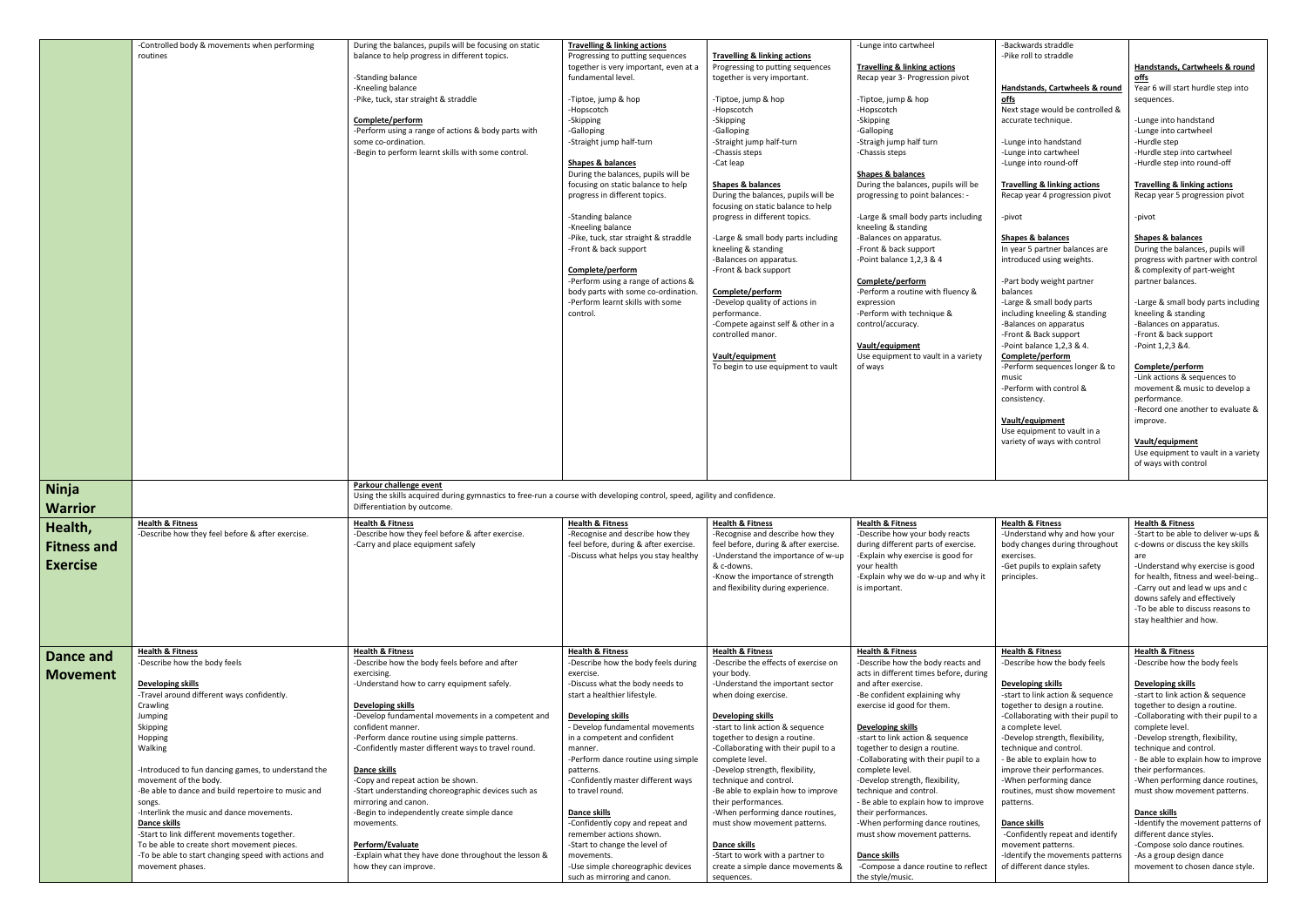|                  | Perform/Evaluate                                           | -perform sequences and routines using different actions | -Be introduced to unison             | -Be introduced to simple dance                                 | -Improvise confidently with a                            | Perform/Evaluate                   | -Confidently perform a routine                      |
|------------------|------------------------------------------------------------|---------------------------------------------------------|--------------------------------------|----------------------------------------------------------------|----------------------------------------------------------|------------------------------------|-----------------------------------------------------|
|                  | -Control over the body when performing routines.           | & body parts.                                           | choreographic.                       | vocabulary to improve work.                                    | partner or individually.                                 | -Design a routine including        | with a range of movement                            |
|                  | -perform sequences.                                        | -Show control when performing.                          |                                      | -Compare and adapt movement to                                 | -In small groups design and compose                      | sequences and patterns to music.   | patterns.                                           |
|                  | -Explain what they have done throughout the lesson.        |                                                         | Perform/Evaluate                     | create large and more confident                                | large sequences.                                         | -show control and technique        |                                                     |
|                  |                                                            |                                                         | -Demonstrate & perform their own     |                                                                | -repeat and identify movement                            | when dancing.                      | Perform/Evaluate                                    |
|                  |                                                            |                                                         | routine with co-ordination.          | sequences.                                                     | patterns.                                                | -Using the criteria evaluate       | -Start to interlink actions,                        |
|                  |                                                            |                                                         | -Compete again self-performance      | Perform/Evaluate                                               |                                                          | personal performance.              | sequences and movements to                          |
|                  |                                                            |                                                         | and peers.                           | -Start to focus on the quality of the                          | Perform/Evaluate                                         | -Explain the reasoning of skills   | create a complex routine.                           |
|                  |                                                            |                                                         | Explain what they have done          | technique and movements.                                       | -Fluently perform a routine with                         | and movements chosen in the        | -Link the music to the routine.                     |
|                  |                                                            |                                                         | throughout the lesson.               | -Confidently perform taught skills.                            | sequences and controlled                                 | routine.                           | -Confidently show skills and                        |
|                  |                                                            |                                                         | -Analysis one another's              | -Compare performance against                                   | techniques.                                              |                                    | techniques.                                         |
|                  |                                                            |                                                         | performances.                        | peers to improve personal                                      | -Accurately perform skills with                          |                                    | -Using criteria evaluate peers'                     |
|                  |                                                            |                                                         |                                      | performances.                                                  | expression and emotions.                                 |                                    | performance.                                        |
|                  |                                                            |                                                         |                                      | -explain how their performance has                             | -Watch, describe and analysis                            |                                    | -Using the analyst report explain                   |
|                  |                                                            |                                                         |                                      | improved and how they are going to                             | performances.                                            |                                    | key parts to improve.                               |
|                  |                                                            |                                                         |                                      | improve in the future.                                         |                                                          |                                    |                                                     |
|                  | <b>Health &amp; Fitness</b>                                | <b>Health &amp; Fitness</b>                             | <b>Health &amp; Fitness</b>          | <b>Health &amp; Fitness</b>                                    | <b>Health &amp; Fitness</b>                              | <b>Health &amp; Fitness</b>        | <b>Health &amp; Fitness</b>                         |
| <b>Athletics</b> | -Describe how the body feels                               | -Describe how the body feels before and after           | -Describe how the body feels during  | -Describe the effects of exercise on                           | -Describe how the body reacts and                        | -Know the reason why warming       | -Understand the reasoning of why                    |
|                  |                                                            | exercising.                                             | exercising.                          | the body.                                                      | acts in different times before, during                   | up your body is key.               | warming up and cooling down is                      |
|                  | Developing skills                                          | -Understand how to carry equipment in safe way.         | -Discuss what the body needs to      | -Understand the important sector                               | and after exercise.                                      | -Describe what elements of         | important.                                          |
|                  | -shows increasing control over an object in pushing =,     |                                                         | start an healthier lifestyle.        | when doing exercise.                                           | -Be confident explaining why                             | safety is needed when exercising.  | -Understand the wellbeing and                       |
|                  | patting, throwing, catching or kicking it.                 | Developing skills                                       |                                      |                                                                | exercise is good for them.                               |                                    | mentality of exercise.                              |
|                  | -understand special awareness while running.               | -Master basic movements including running, jumping,     | Developing skills                    | Developing skills                                              |                                                          | Developing skills                  |                                                     |
|                  | -They move confidently in a range of ways, safely          | throwing and catching.                                  | -Master basic movements including    | -Develop flexibility, control, balance                         | Developing skills                                        | -Develop flexibility, control,     |                                                     |
|                  |                                                            | -Develop balance agility and co-ordination.             |                                      | and strength.                                                  | -Develop flexibility, control, balance                   | balance and strength.              | Developing skills<br>-Develop flexibility, control, |
|                  | negotiating space.                                         |                                                         | running, jumping, throwing and       |                                                                |                                                          |                                    |                                                     |
|                  |                                                            |                                                         | catching.                            | -Start to compare performance, to                              | and strength.                                            | -Start to compare performance,     | balance and strength.                               |
|                  | Running                                                    | Running                                                 | -Develop balance agility and co-     | see improvements to achieve                                    | -Start to compare performance, to                        | to see improvements to achieve     | -Start to compare performance, to                   |
|                  | -Run around using agility and control                      | -Understand different paces and speeds.                 | ordination.                          | personal bests.                                                | see improvements to achieve                              | personal bests.                    | see improvements to achieve                         |
|                  | -Start fun, easy game to become confident running          | -To be able to run in a straight line.                  |                                      |                                                                | personal bests.                                          |                                    | personal bests.                                     |
|                  | around.                                                    | Change different directions.                            | <b>Running</b>                       | Running                                                        |                                                          | Running                            |                                                     |
|                  |                                                            |                                                         | -Understand different paces when     | -To introduce the hurdles, focusing                            | Running                                                  | -Focus on starting position to     | <b>Running</b>                                      |
|                  | <u>Jumping</u>                                             | <b>Jumping</b>                                          | jogging/running distances (100-      | on the technique.                                              | -Confidently be able to sprint                           | accelerate start off.              | -Recap running while using skills                   |
|                  | -Display different types of jumps in a fun interactive way | -Jump in different types of ways, one-foot, other foot, | 200m).                               | -Focus on knee, toe action while                               | multiple distances (100-200m).                           | -practice running technique.       | confidently.                                        |
|                  |                                                            | high knees and two feet.                                | -Start to complete obstacle courses. | running.                                                       | -Be able to participate in a relay.                      | -Understand how technique can      | -Be able to compete against peers                   |
|                  | -Long jump                                                 | Jump as far as can with control.                        | -Control your breathing when         | -Understand adjusting pace when                                | -To understand how to speed up and                       | affect a sprint.                   | in sprint, hurdles and long                         |
|                  | -high jump                                                 | Land safely when jumping.                               | running.                             | running.                                                       | slow down.                                               |                                    | distances.                                          |
|                  | -Triple jump                                               |                                                         |                                      | -Understand why using a technique                              |                                                          | <u>Jumping</u>                     | -Confidently show stamina when                      |
|                  |                                                            | <b>Throwing</b>                                         | <u>Jumping</u>                       | to run is key.                                                 | <u>Jumping</u>                                           | -Improve technique of a long       | competing in long distances and                     |
|                  | <b>Throwing</b>                                            | -Start to be able to throw far away.                    | -Combine different jumps with        |                                                                | -To be taught how to hop, skip and                       | jump.                              | relay.                                              |
|                  | -Throw under arm                                           | -Throw under arm with more confidence.                  | control.                             | <b>Jumping</b>                                                 | jump (focus on triple jump).                             | -Perform confidently the long      |                                                     |
|                  | -Push and roll the ball                                    | -Start to understand how to throw over arm.             | -understand what muscles are used    | -Focus on take off position when                               | -Land safely.                                            | jump.                              | <b>Jumping</b>                                      |
|                  | -Focus on aiming at a target.                              |                                                         | when jumping (leg muscles).          | jumping.                                                       | -Start to measure and compare                            | -Land safely on a triple jump.     | -Start focusing on the technique                    |
|                  |                                                            | <b>Evaluate</b>                                         | -Investigate how to develop a long   | -Develop an understanding on how                               | different jumps.                                         | -Measure height and distance of    | when performing the vertical jump.                  |
|                  | Evaluate                                                   | -What did the pupils do throughout the lesson?          | jump.                                | to land with control and safety.                               |                                                          | jumps.                             | -Confidently measure partners                       |
|                  | -Talk about your performance.                              | -What could they improve on in next lesson.             | -Control jump, landing on two feet.  | -control the flight stage of jump.                             | <b>Throwing</b>                                          |                                    | jump.                                               |
|                  | -What have the pupils done throughout their lesson         | -How confidently did they feel the lesson went?         |                                      |                                                                | -Focus on the distance of throwing.                      | <b>Throwing</b>                    | -Control different stages of the                    |
|                  | -How confidently did they feel the lesson went.            |                                                         | <b>Throwing</b>                      | <b>Throwing</b>                                                | -be able to measure the distance of                      | -Be confident demonstrating a      | triple jump.                                        |
|                  |                                                            | (Green-confident                                        | -Throw different types of equipment  | -Demonstrate a push throw &                                    | throwing.                                                | fling throw.                       |                                                     |
|                  | (Green-confident                                           | Yellow-ok or red-Not confidently)                       | in different ways, for accuracy and  | discuss the technique.                                         | -Start to develop skills for push                        | -To be able to explain the         | <b>Throwing</b>                                     |
|                  | Yellow-ok or red-Not confidently)                          |                                                         | distance.                            | -focus on the accuracy of an under                             | throw.                                                   | reasoning of the technique of      | -In groups measure each others                      |
|                  |                                                            |                                                         | -Throw with accuracy at targets of   | arm throw.                                                     |                                                          | each throw.                        | throws.                                             |
|                  |                                                            |                                                         | different lengths & heights.         | -Throw with control.                                           | <b>Evaluate</b>                                          | -confidently measure and           | -Develop and show skills of throws                  |
|                  |                                                            |                                                         | -Investigate ways to alter their     |                                                                | -Confidently explaining what skills                      | compare throws.                    | by improving distance and                           |
|                  |                                                            |                                                         | throwing technique to achieve        | <b>Evaluate</b>                                                | and technique is used when                               |                                    | technique.                                          |
|                  |                                                            |                                                         | greater distance.                    | -Discuss performances and what                                 | throwing.                                                | <u>Evaluate</u>                    |                                                     |
|                  |                                                            |                                                         |                                      | skills need to be focused on in the                            | -In partners discuss and compare                         | -Using the criteria measure peers' | Evaluate                                            |
|                  |                                                            |                                                         | <b>Evaluate</b>                      | next lessons.                                                  | distance and techniques.                                 | performance.                       | -To be able to evaluate personal                    |
|                  |                                                            |                                                         | -What could they improve on in next  | -Understand and explain how the                                |                                                          | -To be able to explain which       | performance anf group.                              |
|                  |                                                            |                                                         | lesson?                              | performance last session is different                          |                                                          | technique and skills were used.    | -Discuss in groups what                             |
|                  |                                                            |                                                         | -Compare each other's                | to this lesson.                                                |                                                          |                                    | improvements are needed.                            |
|                  |                                                            |                                                         | performances.                        |                                                                |                                                          |                                    |                                                     |
|                  |                                                            |                                                         | -How confidently did they feel the   |                                                                |                                                          |                                    |                                                     |
|                  |                                                            |                                                         | lesson went?                         |                                                                |                                                          |                                    |                                                     |
|                  |                                                            |                                                         |                                      |                                                                |                                                          |                                    |                                                     |
|                  |                                                            |                                                         | (Green-confident                     |                                                                |                                                          |                                    |                                                     |
|                  |                                                            |                                                         | Yellow-ok or red-Not confidently)    |                                                                |                                                          |                                    |                                                     |
|                  |                                                            |                                                         |                                      | <b>Health &amp; Fitness</b>                                    | <b>Health &amp; Fitness</b>                              | <b>Health &amp; Fitness</b>        | <b>Health &amp; Fitness</b>                         |
| <b>Outdoor</b>   |                                                            |                                                         |                                      | -Understand the importance of                                  | -Explain why the body acts different                     | -Explain & discuss reasons for     | -Take a w-up & cool down with                       |
|                  |                                                            |                                                         |                                      | physical activity.                                             | throughout the exercise.                                 | warming up & cooling down in a     | guidance & support.                                 |
| Adventures/      |                                                            |                                                         |                                      |                                                                |                                                          |                                    | -Explain the safety procedures                      |
| <b>Swimming</b>  |                                                            |                                                         |                                      | -Why it is important to w-up & cool-                           | -Confidently explain reason for                          | confident manner.                  |                                                     |
|                  |                                                            |                                                         |                                      | down.                                                          | cooling down.                                            | -Explain safety principals during  | when taking w-up.                                   |
|                  |                                                            |                                                         |                                      |                                                                | -Give key facts why exercise is good<br>for your health. | the activity.                      | -Explain how you can become<br>healthier.           |
|                  |                                                            |                                                         |                                      | <u>Developing skills</u><br>-During outdoor adventurous pupils |                                                          | Developing skills                  |                                                     |
|                  |                                                            |                                                         |                                      | will be still focusing on skills &                             | <b>Developing skills</b>                                 | -During outdoor adventurous        | Developing skills                                   |
|                  |                                                            |                                                         |                                      | technique used in different topics.                            |                                                          | pupils will be still focusing on   | -During outdoor adventurous                         |
|                  |                                                            |                                                         |                                      |                                                                |                                                          |                                    | pupils will be still focusing on skills             |
|                  |                                                            |                                                         |                                      |                                                                |                                                          |                                    |                                                     |